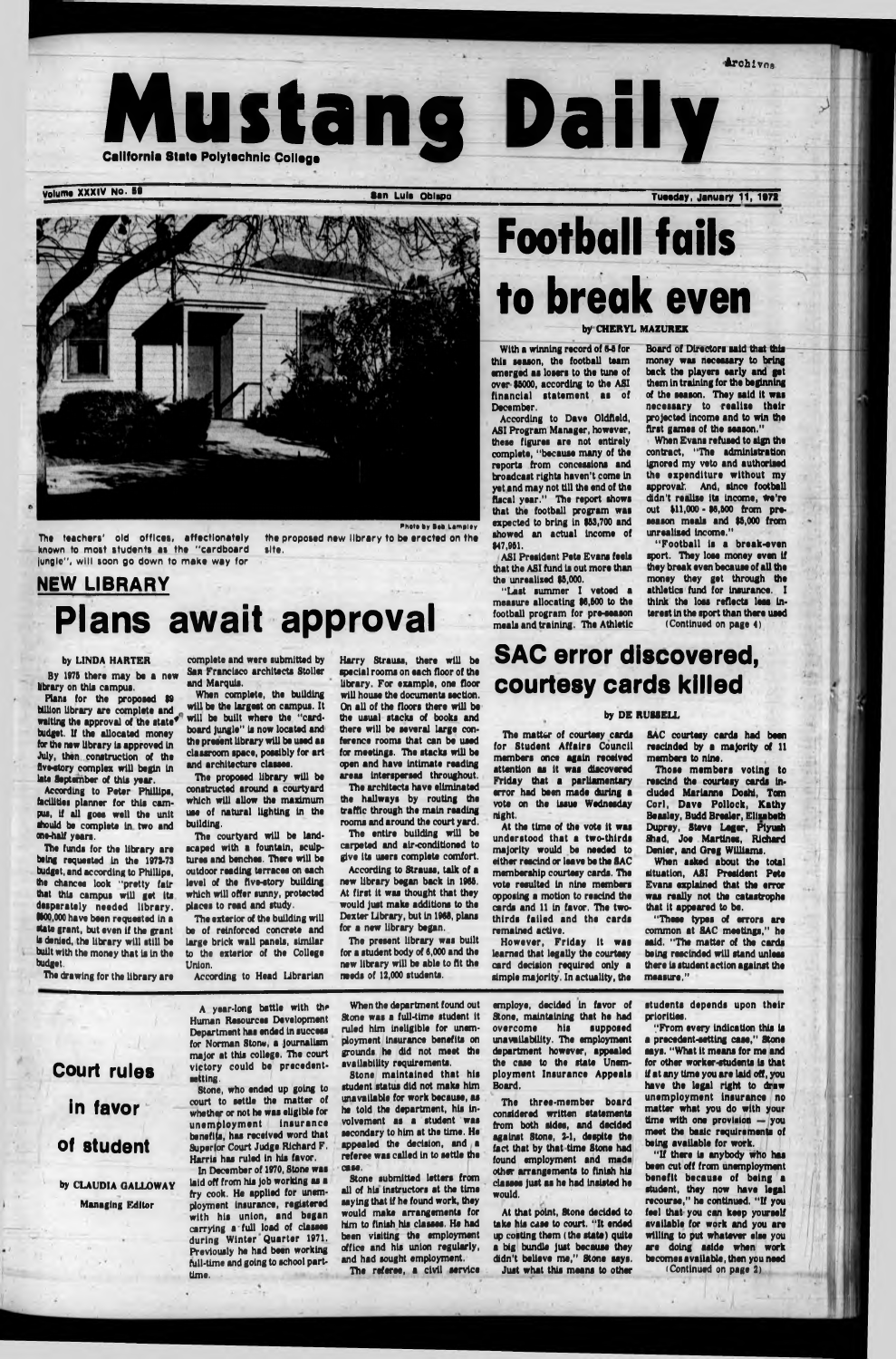

## **Hand Soap**

· Cold Cream Base · Delicately Scented · Design won't wash oft



We've changed the Ence name to Exxon in San Luis Obispo. But there are some things we didn't want to change:

-Our stations and the fine retailers who serve you

-Exxon products are the same high quality you know under the Enco sign -The Ease Credit Card is henered at all Exxen stations in San Luis Oblige

### This offer available of those fine

## EXXOR **SANTA ROSA**

**552 CALIFORNIA** AT TAFT

**110 HIGUERA AT WALNUT** AT MADONNA RD.

E

S

D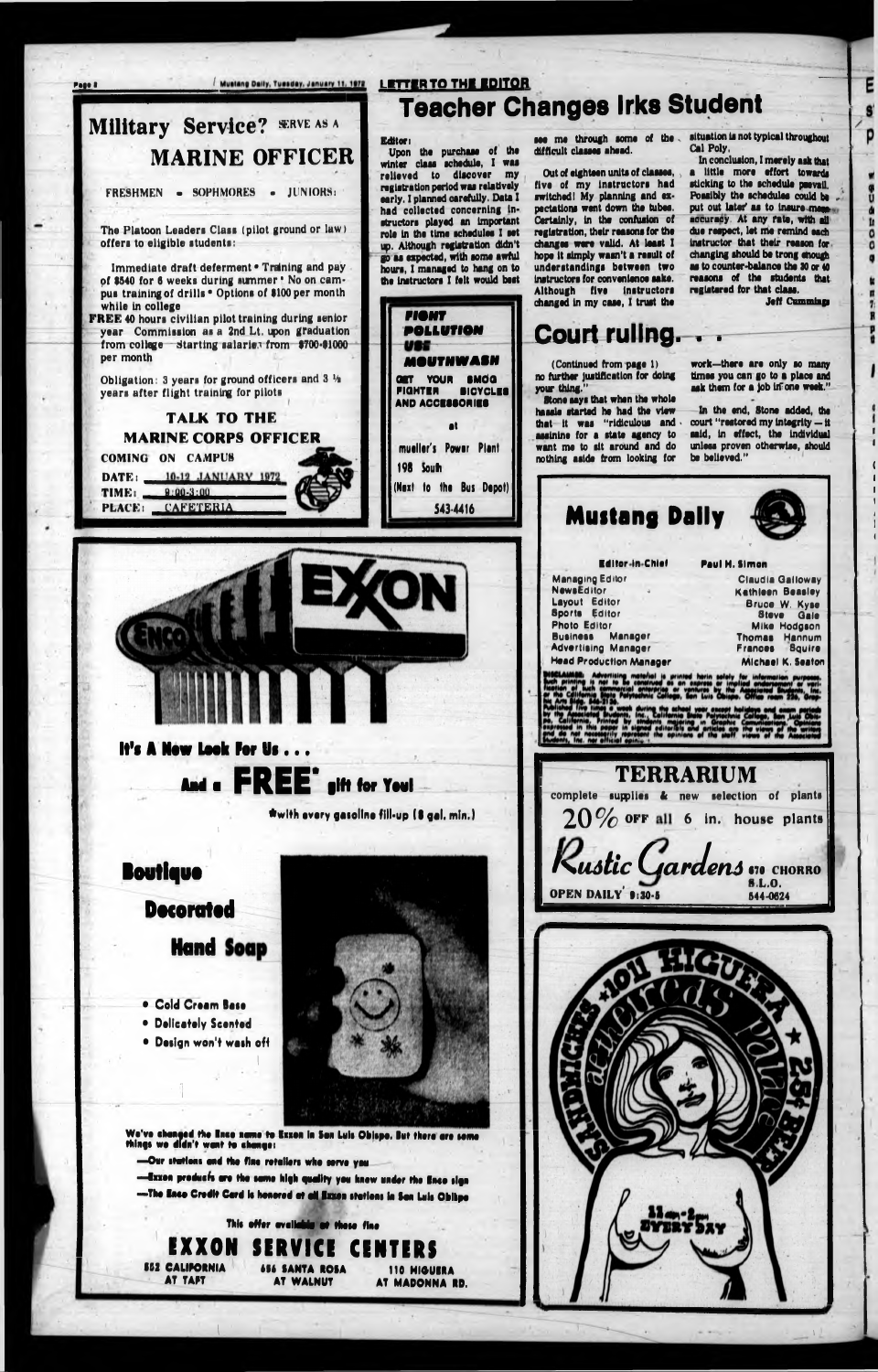/

The Ecology Action Committee will meet for the first time this quarter at 7 p.m. in the CU 103, Under discussion will be the duty.of. the Environmental **Information** Contor for tho College Union and plans for the Committee during tho upcoming quarter,

The meeting will be early tonight only so that mombors may attend tho public hearing at 7:J0p.m. at city hall. Tho Human **Relations** Commislon will present a no-growth proposal to the City Planning Commission.

## Math meet set

## **Ecology Action starts quarter planning center**

Michael A. Lynch, a graduate of this college, will be the featured speaker at a Math Club masting on Wednesday, Jan, 12, g 7 pm. In Ag Eng. 123.

The course involves one night a week In lecture, one night In the Crandall Gym pool for practice and four check-out divas on irssksnds

Cost of the class is \$35 and all equipment for the pool sessions is provided. Por further information contact either the club president Matt Philippe at 643- 8041, or instructor Gary Kirkland 4 643-2641,

His topic, "Redactions of a-Graduate," la about the weak areas of his academic training in relation to hie present Job. Lynch works in the Metric Systems Analysis Department of ITT'a Federal Electric Corp at Vandenberg Air Force base.

Ths meeting.is open to the public and there is no admission charge,

## **> \* Winter diving classes open**

Sen Merino Police must have thought someone was still inlabrating winning the Mayor's trophy; for getting Harriet back ® Pomona proved to be difficult Jan. 2 when this campus' Rose rarade entry failed to make a turn in Arcadia. Fortunately only a few flowers were ripped off. (me problem though: How do you write out the make and year on me ticket?-1972 Pink Hippo!??

Once again this quarter the Cal Poly Skindivere arc offering their NAUI-wnotioned Scuba course. This course will start on Wedneiday with a lecture at 7 p.m. In Ag-Erhart 214 and will run for •ifht weeks.

**Fell end holiday shirts and pent tops. Long sleeves in celors, CBT DIBILKCLI E rlnts end white. Slsei 30 to 31. eg. 1.00 to i 1.00.**

**lest known brand of authentic western styling. J Sizes 8 to 16. Reg. 9.00 to 15.00 SALE / Z** 

### **—\_\_\_\_\_\_ . . •** *v* Sweaters **Executive Sweaters 2008**

**Spoclol purchoso from fomous monufoeturor. Swoetors In tssorf-** *Men'\* Clothing* **ed styles, colors and knits. Sizes 34-40.** SALE 8.99 **Reg. 13.00 to 25.00** 



Cuesta College will begin it's ••cond course in the History of Motion Pictures reflecting key ifonde and techniques in films of he thirties.

Scheduled for showing will be: "Vampyre", Jan. 11, "River" •nd "Night Mail", Jan. 16, "M" •nd a Mae West feature Jan. 26, Meetings will be held at 7:30 p.m. in the Platbox Theatre at Cuesta. 8eriee tickets are 64.76 and single class tickets \$1.25. They are available at the college community services office and Gabby Book store.

**Fall and holiday separates from our regular steak. Knits of poly-**<br>ester, acrilan and blends. Assorted colors. All famous brands.<br>Sixos 5-15.<br>Red. 8.00 to 55.00 **Rog. 1.00 to 11.00**

### **Dresses**

Wide soloction of winter coats in wool, **9 A 19 Wide corduroy end nylon. Reg. 23.00 te 11.00 I A U W / • OFF**

**Doublo knit, oil by o fomous mokor Slios 30 to 42. Rog. 21.00 to 27.10 uu 19.50 + 21.50** 

| . <del>.</del> |  |  |  |  |
|----------------|--|--|--|--|
|                |  |  |  |  |

## **In the Pink, i**

 $U = \frac{1}{2}$  off **(Altoratlons outre)**

## Rainwear

**Men's Vests**<br>All wooi, butten front in brenze and red.<br>**SALE 9.90** Seats. Zip out liners. Reg. 57.50. **SALE** 

12.00 SALE

Use Your Convenient Rileys Charge Card, BankAmericard or Master Charge



Mustang Daily, Tuesday, January 11, 1972

**College Square Fashion Center**

## 55% one **(Alterations antra)**





## *College Square Women's* Neckwear

### Blouse Clearance

## **Selected fineit q Selected fineit quality ties. Year and cloie-aut. 1 / \_ Ref. S.00 to 10.00** *g* sleeves in celers, LHI DIHIIKCLE **a** 7/3 OFF Pure virgin wool, by famous maker. Distinctive 1 7 OA **plaids.. Reg. 18.00. BALI 1460 / V** Ski Pants

### Western Jeans

**OFF Fro-soason elearence, from o famous makor^ . 2 0 ° / . O OFF**

*<u>OFF</u>* 

**i**

## **Coordinates**

## Sport Coats

**LOO rainates** *More of our famous moker clothing. Select* **<b>***Year-ond annual cloorance of our famous moker clothing. Select* **- . . ... . 1 . . .....U , .Saak KalSc al aalw. from Botony 100, hdermon of Son Fronelsco, Folm leechJneludos** double knits, wools and blends. **28.00 a 93.00** 

## Sport Coats

Solooted group to clear. **SALE 28.00** ... 38.00 **salt**  $\frac{1}{3}$  to  $\frac{1}{3}$  OFF Reg. 45.00 to 65.00. SALE 40.000 to Junctions extra)

a

**From our roguler stock.**

Men's Dept. College Square Dress Slacks

Casual Jackets

## leather Jackets

**All styles included, by famous maker. Sites 40 to 46.**

## Casual Slacks

Wide selection of discontinued stylos including flairs, straights, H. Freeman and Son<br> **Wide selection of discontinued styles including flairs, straights, H. Freeman and Son Reg. 6.98 to 10.00** 

**Rog. 11.00 to 13.00**

**Large selection of short sleeve fancy orlens. Crew neck and polo Reg. 69.50 to 125.00**<br>Living. S-M-L-XL.<br>BALE 6.90 to 17.00  $s_{\text{A}}$  sale  $\mathbf{S}-\mathbf{M}$  become  $\mathbf{S}-\mathbf{M}$ **Rog. 10.00 to 17.00** , **A L I W & WALK WORK** 

Sizes 38 to 46. Reg. 16.00

## Dress Slacks

**All wool and blonds Rog. 16.00 to 29.00**

**iau40/> off**

## Men's Suits

and jean modok. Sixes 29 to 38. U L **SALE 5.50 CM 200 10 to 140 o UV** to 140 U LO. **Clearance of our regular stock. Sole & from those quality brands!**<br>H. Freeman and Son, Botany 500, College Hall.

## **BALE 6.50** Men's Suits

Knit Shirts **Selected group prised to clear.**